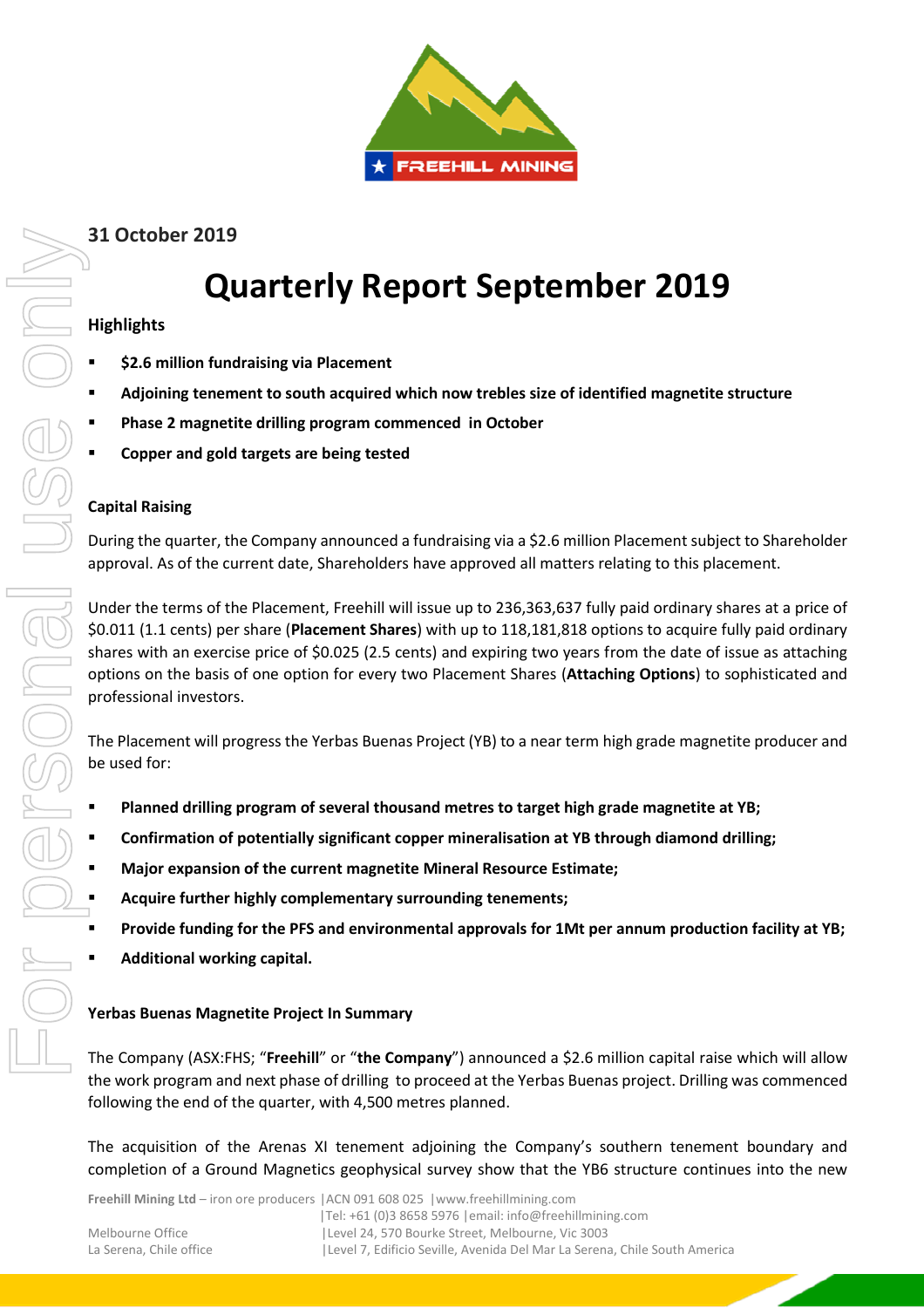tenement. The magnetic footprint has now trebled in size from 9.6 hectares to 29 hectares and could provide mineralised material for a 15-20 year bulk mining operation.

Diamond drilling will build upon a series of high grade RC holes that were completed during the maiden program in the northern end of the YB6 structure and to test the 3D inversion model that indicates it thickens and widens southward into the new tenement. Five holes drilled in 2018 along a north-south line showed increasingly higher iron grades and thickening of the structure. The most southern RC hole drilled (YB016) showed 120m of 30% Fe grade with a continuous 16m section near surface grading 61% Fe.

Previous mapping for copper mineralisation and two Induced Polarisation surveys identified two large anomalies and those targets will be tested during this program to establish the level of copper and gold mineralisation in the anomalies. A 400 metre diamond hole will be initially drilled at each site.

The potential presence of copper and gold is consistent with the area's regional geology. The high level of mineralisation in the area is demonstrated by numerous artisanal copper and gold tunnels and diggings within several hundred metres of the IP anomaly that is to be tested by drilling.



*Figure 1 – Yerbas Buenas project location and tenements showing newly acquired tenement.*

#### **About the Yerbas Buenas Project**

The Yerbas Buenas project has proven magnetite mineralisation as well as being prospective for both gold and copper mineralisation.

Drilling results from the Company's maiden drilling campaign clearly demonstrate that magnetite mineralisation extends along a 2.3 km contiguous corridor from the northern boundary to southern boundary of the property.

Results of the recent Induced Polarisation (IP) survey have now identified two large structures that appear to be a mineralised band or fault structure running north-south down the eastern side of the property with both

**Freehill Mining Ltd** – iron ore producers |ACN 091 608 025 |www.freehillmining.com |Tel: +61 (0)3 8658 5976 |email: info@freehillmining.com Melbourne Office |Level 24, 570 Bourke Street, Melbourne, Vic 3003 La Serena, Chile office | Level 7, Edificio Seville, Avenida Del Mar La Serena, Chile South America